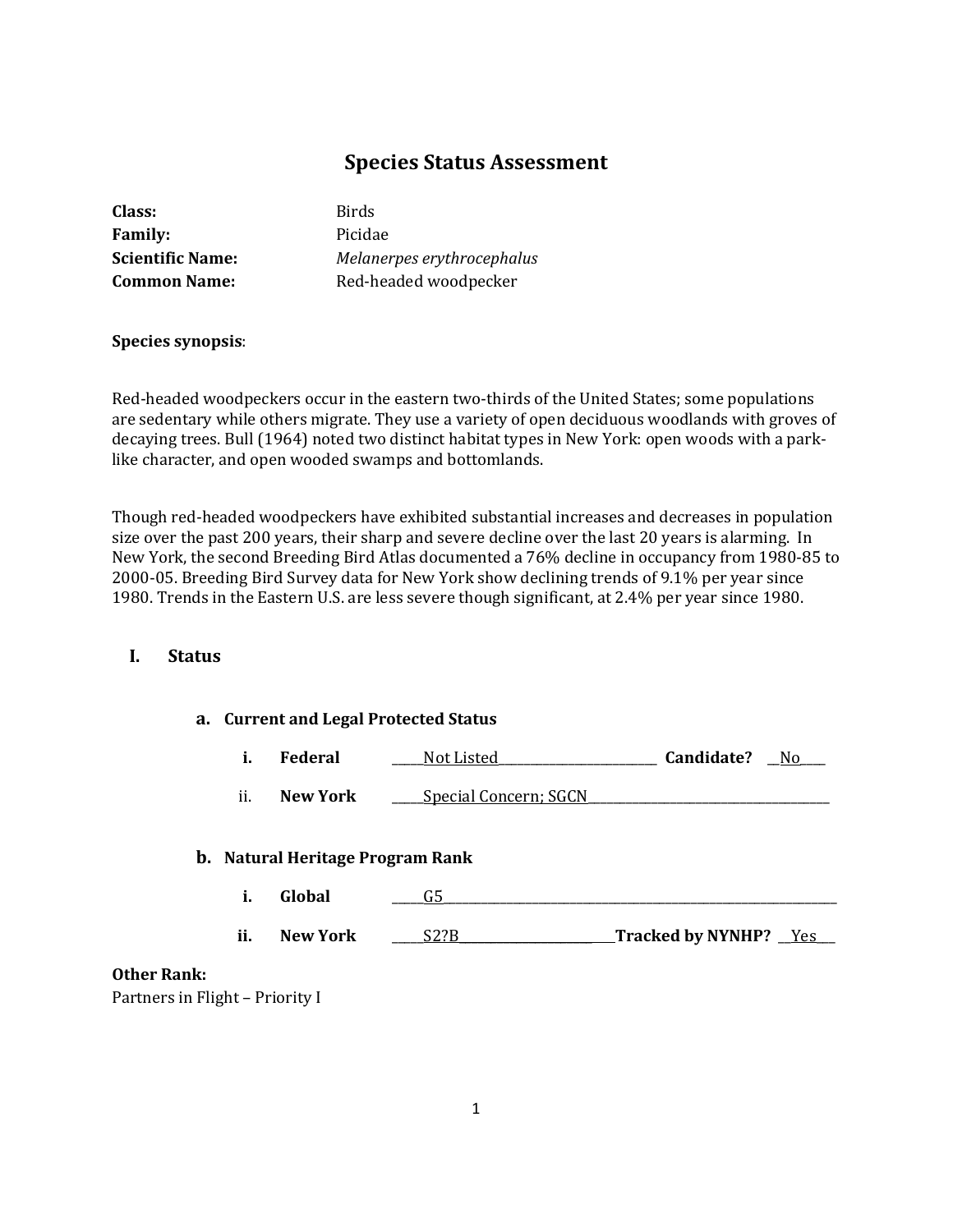#### **Status Discussion:**

The red-headed woodpecker is a locally uncommon resident and breeder in New York; some individuals migrate and others are sedentary. Red-headed woodpecker is ranked as Critically Imperiled in Quebec, Vermont, Massachusetts, and Connecticut. It is ranked as Imperiled in New York and New Jersey, and as Apparently Secure in Pennsylvania and Ontario.

# **II. Abundance and Distribution Trends**

# **a. North America**

- **i. Abundance**
- \_\_X\_\_ **declining \_\_\_\_\_increasing \_\_\_\_\_stable \_\_\_\_\_unknown**
- **ii. Distribution:**

| declining _____increasing        | ___stable | unknown |
|----------------------------------|-----------|---------|
| Time frame considered: 2000-2010 |           |         |

# **b. Regional**

| <i>i.</i> Abundance              |             |        |         |
|----------------------------------|-------------|--------|---------|
| $X$ declining ______ increasing  |             | stable | unknown |
| ii. Distribution:                |             |        |         |
| $X$ declining _____increasing    |             | stable | unknown |
| <b>Regional Unit Considered:</b> | Eastern BBS |        |         |
| <b>Time Frame Considered:</b>    | 2000-2010   |        |         |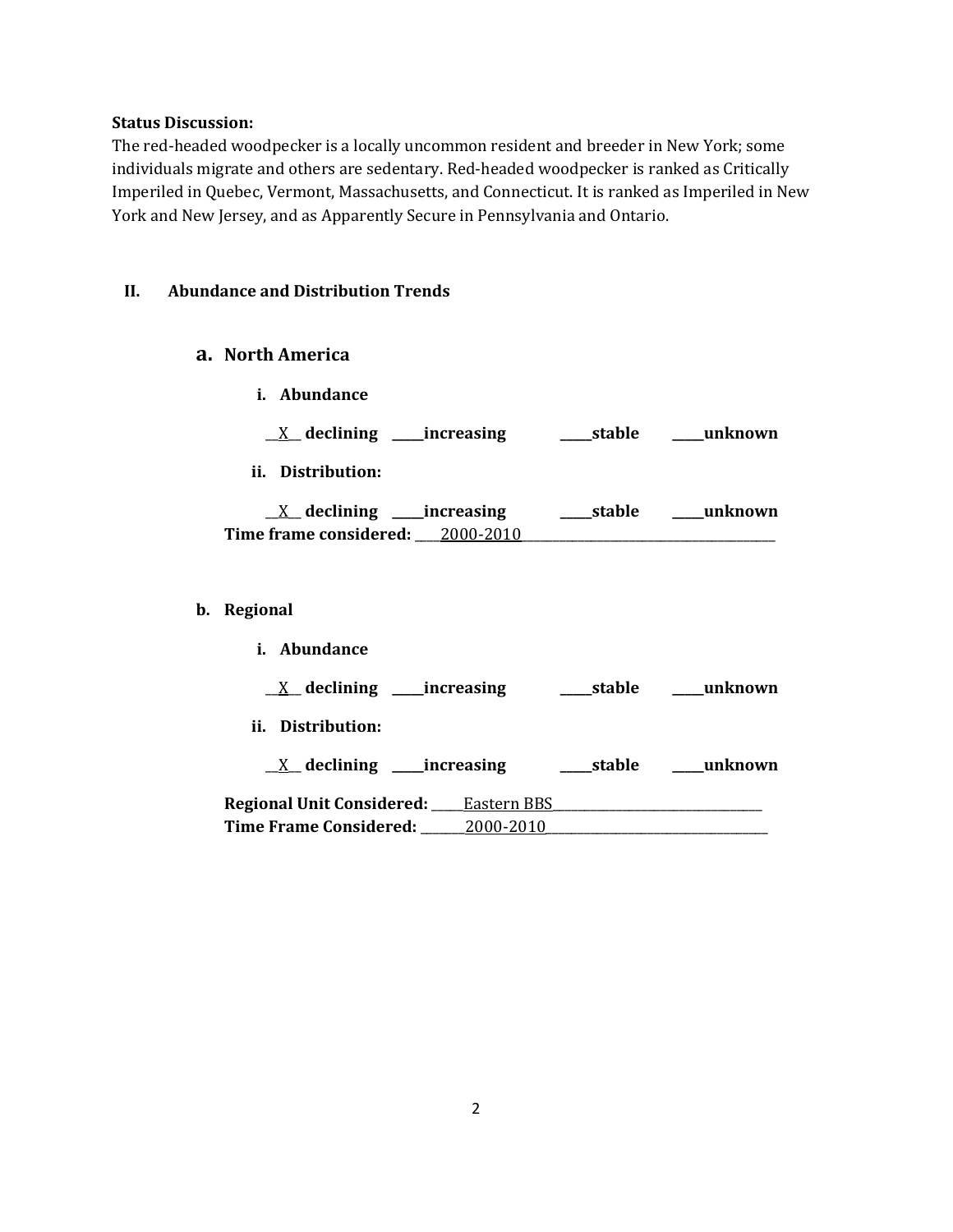**c. Adjacent States and Provinces**

| CONNECTICUT Not Present _________ No data ______    |                                                              |                          |                  |
|-----------------------------------------------------|--------------------------------------------------------------|--------------------------|------------------|
| i. Abundance<br>ii. Distribution:                   |                                                              |                          |                  |
|                                                     |                                                              |                          |                  |
|                                                     |                                                              |                          |                  |
| MASSACHUSETTS Not Present __________ No data ______ |                                                              |                          |                  |
| i. Abundance<br>ii. Distribution:                   |                                                              |                          |                  |
|                                                     | <u>X</u> declining ____increasing ______stable _____ unknown |                          |                  |
| Time frame considered: 1975-79 to 2007-11           |                                                              |                          |                  |
| NEW JERSEY Not Present Notal Nodata                 |                                                              |                          |                  |
| i. Abundance<br>ii. Distribution:                   | <u>X</u> declining ____increasing ______stable _____ unknown |                          |                  |
| Time frame considered: 2000-2010                    |                                                              | $\overline{\phantom{a}}$ | SGCN? <u>Yes</u> |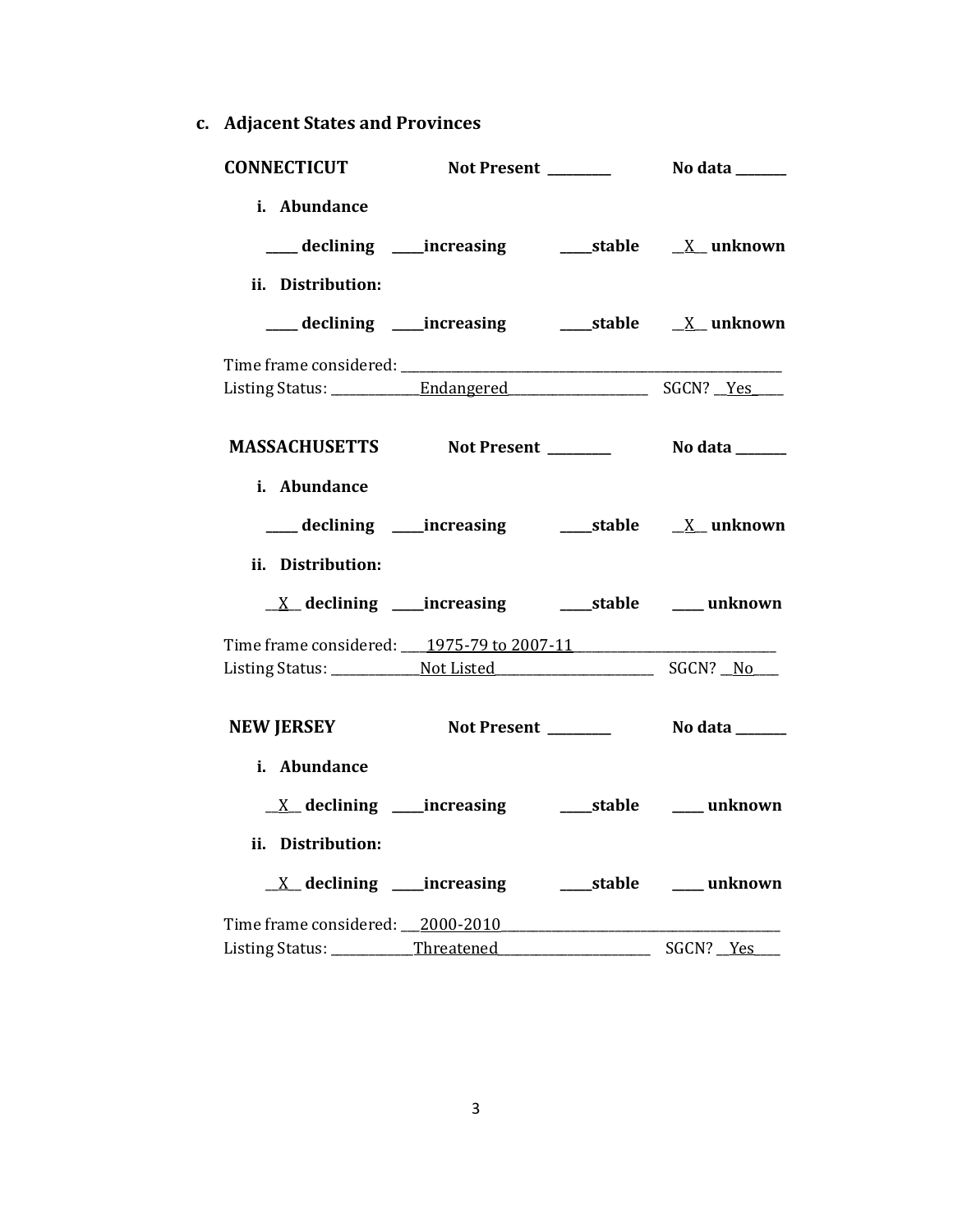| <b>ONTARIO</b>                                                               |                      |                           |
|------------------------------------------------------------------------------|----------------------|---------------------------|
| i. Abundance                                                                 |                      |                           |
|                                                                              |                      |                           |
| ii. Distribution:                                                            |                      |                           |
| <u>X</u> declining ____increasing ______stable ____unknown                   |                      |                           |
| Time frame considered: 1981-85 to 2001-05                                    |                      |                           |
| Listing Status: ____ Special Concern provincially, Threatened nationally ___ |                      |                           |
|                                                                              |                      |                           |
| PENNSYLVANIA                                                                 | Not Present ________ | No data ______            |
| i. Abundance                                                                 |                      |                           |
|                                                                              |                      |                           |
|                                                                              |                      |                           |
| ii. Distribution:                                                            |                      |                           |
| <u>X</u> declining ____increasing ______stable ____unknown                   |                      |                           |
| Time frame considered: 1984-89 to 2004-08                                    |                      |                           |
|                                                                              |                      |                           |
| <b>QUEBEC</b>                                                                | Not Present _______  | No data ______            |
| i. Abundance                                                                 |                      |                           |
| $X$ declining _____increasing                                                |                      | _____stable ______unknown |
| ii. Distribution:                                                            |                      |                           |
| <u>X</u> declining ____increasing _______stable _____unknown                 |                      |                           |
| Time frame considered: 1984-89 to 2012                                       |                      |                           |
| Listing Status: Threatened nationally                                        |                      |                           |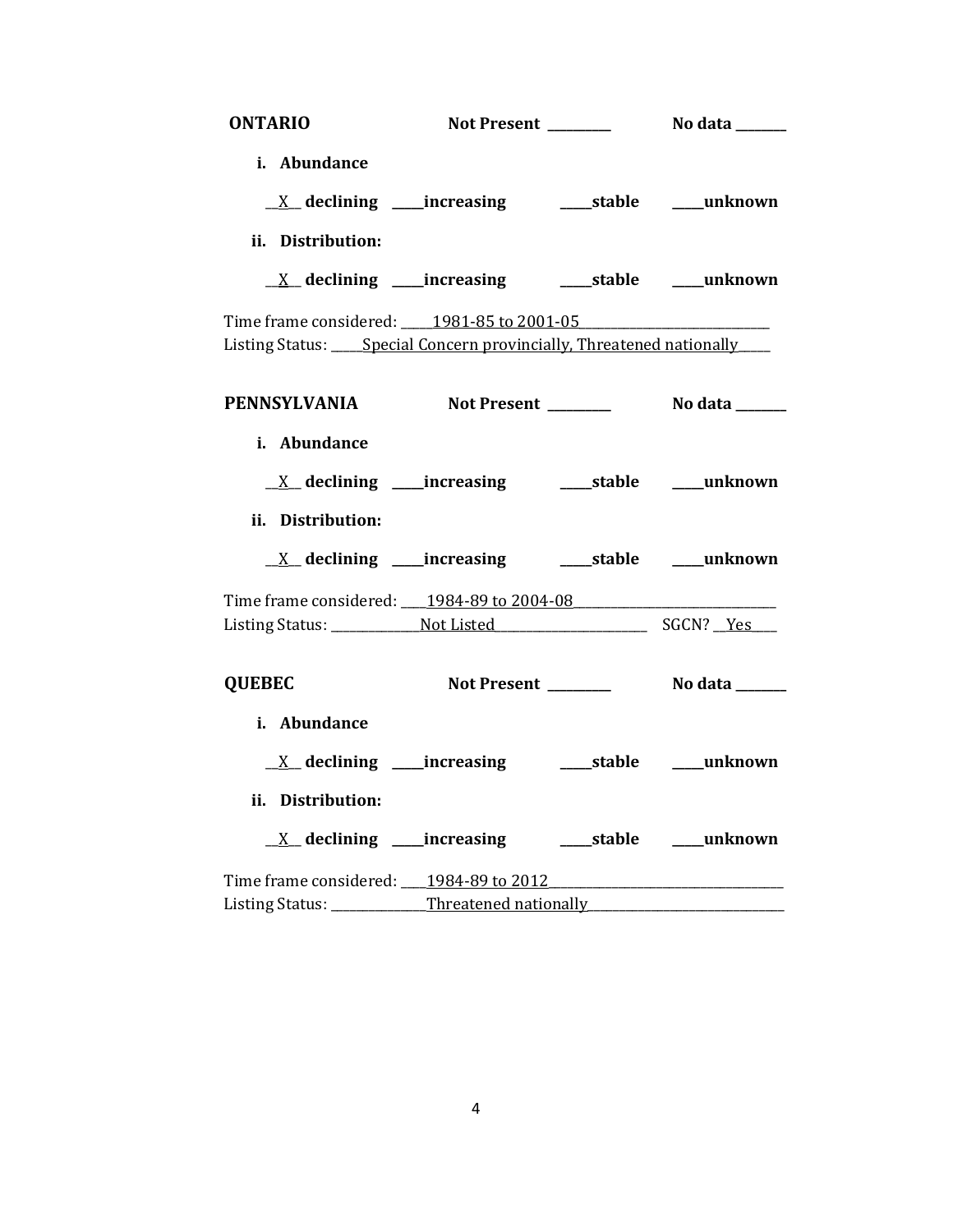| <b>VERMONT</b>                                                           |  |                                   |
|--------------------------------------------------------------------------|--|-----------------------------------|
| i. Abundance                                                             |  |                                   |
| $\underline{X}$ declining ____increasing __________stable ______unknown  |  |                                   |
| ii. Distribution:                                                        |  |                                   |
| $\underline{X}$ declining ____increasing __________stable ______unknown  |  |                                   |
|                                                                          |  |                                   |
| Time frame considered: 1976-81 to 2003-07                                |  |                                   |
|                                                                          |  |                                   |
| d. NEW YORK                                                              |  | No data $\_\_\_\_\_\_\_\_\_\_\_\$ |
| <i>i.</i> Abundance                                                      |  |                                   |
|                                                                          |  |                                   |
| ii. Distribution:                                                        |  |                                   |
| $\underline{X}$ declining ____increasing ___________stable ______unknown |  |                                   |
| Time frame considered: Severe Decline from 1980-85 to 2000-05            |  |                                   |

# **Monitoring in New York.**

None.

# **Trends Discussion:**

Drastic changes in red-headed woodpecker populations have been noted during the past 200 years, with periods of great abundance and periods when extinction seemed imminent (Smith et al. 2000). Breeding Bird Survey data for the Eastern region show a significant decline of 0.8% per year from 2001 to 2011 and a significant decline of 2.4% per year since 1980 (Sauer et al. 2012).

Breeding Bird Survey data for New York show a non-significant decline of 8.8% per year from 2001 to 2011 and a significant decline of 9.1% per year since 1980. The second Breeding Bird Atlas in New York documented a change in occupancy of 76% from 1980-85 to 2000-05. Losses occurred in every ecozone except the Coastal Lowlands, but the broad distribution remained essentially the same.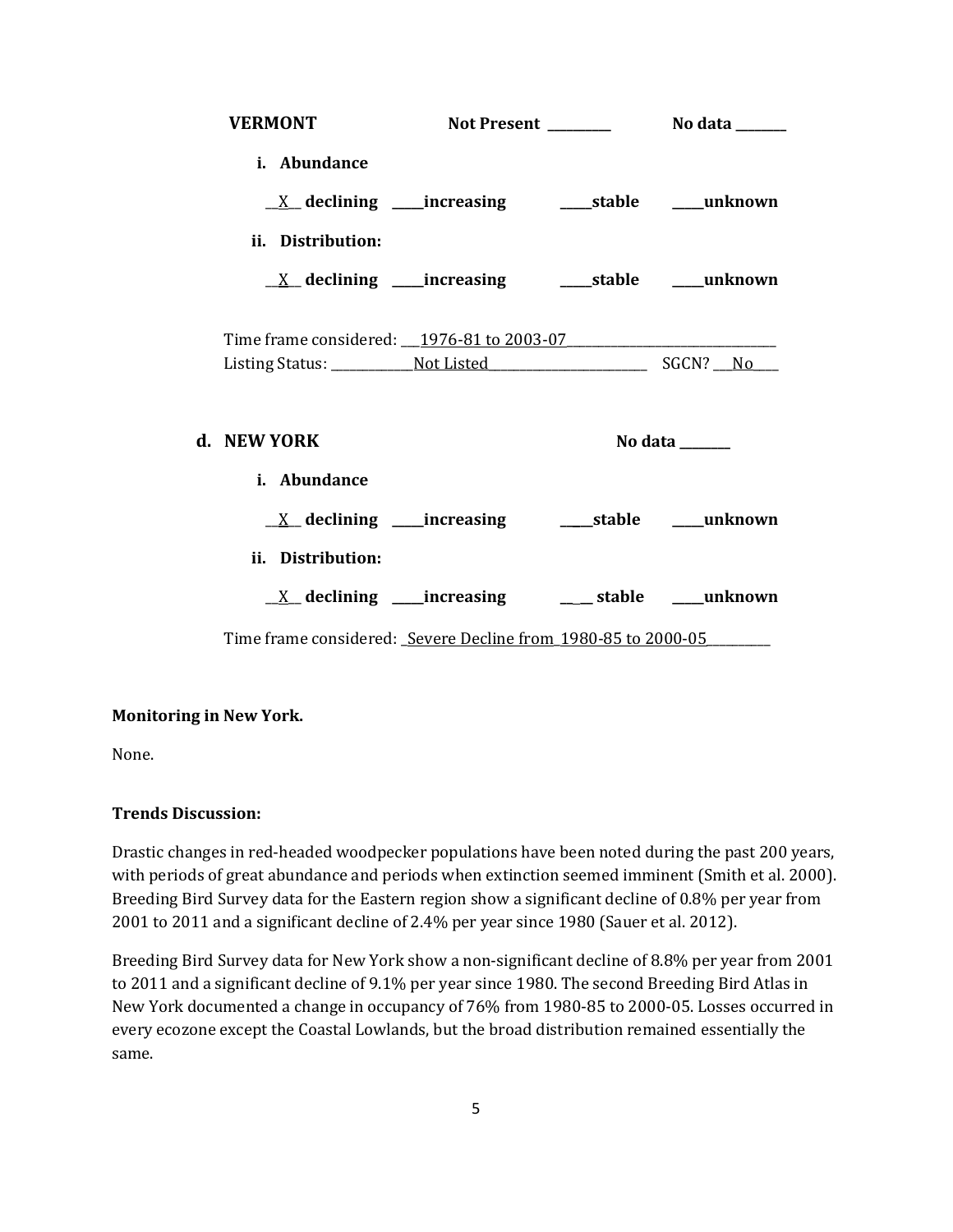

**Figure 1**. Range of the red-headed woodpecker in North America (Birds of North America Online 2013).



**Figure 2**. Red-headed woodpecker occurrence in New York State during the second Breeding Bird Atlas (McGowan and Corwin 2008).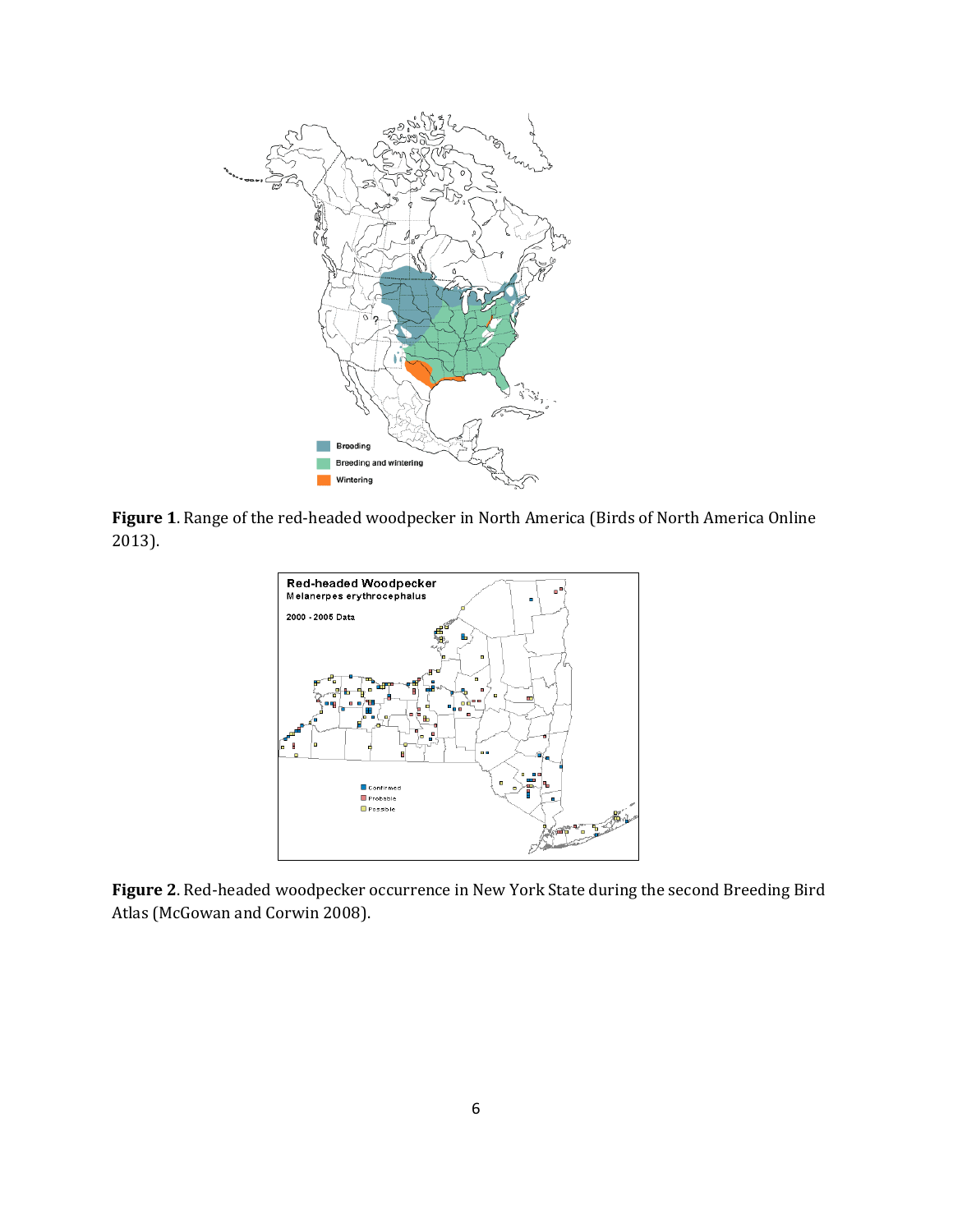

**Figure 3**. Change in red-headed woodpecker occurrence in New York State between the first Breeding Bird Atlas and the second Breeding Bird Atlas (McGowan and Corwin 2008).



**Figure 4**. Conservation status of the red-headed woodpecker in North America (NatureServe 2012).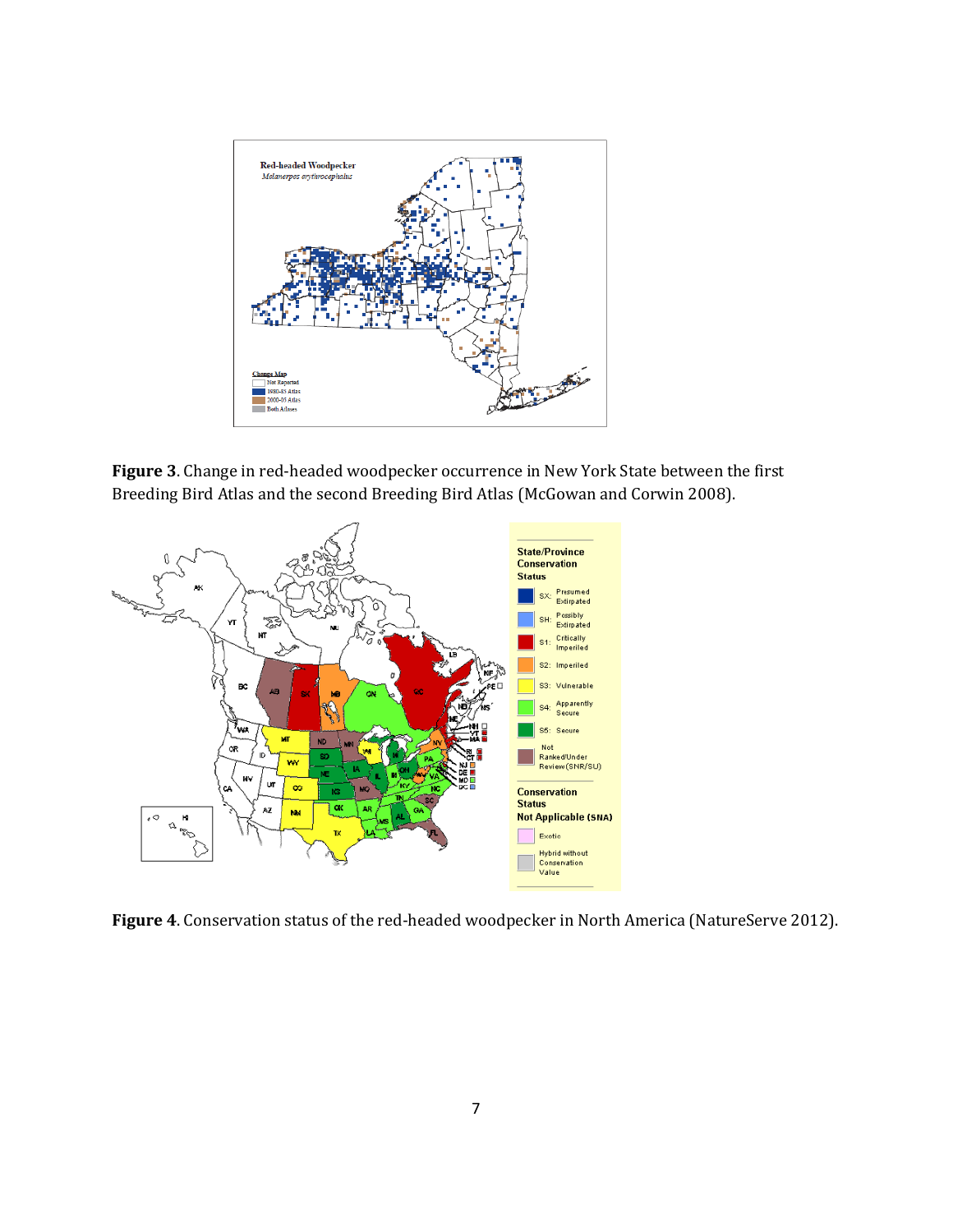# **III. New York Rarity, if known:**

| <b>Historic</b> | # of Animals | # of Locations | % of State |
|-----------------|--------------|----------------|------------|
| prior to 1970   |              |                |            |
| prior to 1980   |              |                |            |
| prior to 1990   |              | 691 blocks     |            |

# **Details of historic occurrence:**

The first Breeding Bird Atlas (1980-85) documented red-headed woodpecker occupancy in 691 survey blocks statewide (13%).

| Current | # of Animals | # of Locations | % of State      |
|---------|--------------|----------------|-----------------|
|         |              | 167 blocks     | 30 <sub>0</sub> |

# **Details of current occurrence:**

The second Breeding Bird Atlas (2000-05) documented red-headed woodpecker occupancy in 167 survey blocks statewide (3%), a decline of 76%. See Figure 3; blue blocks indicate a loss between atlas periods.

# **New York's Contribution to Species North American Range:**

|          | <b>Distribution</b> (percent of NY where species occurs) | <b>Abundance</b> (within NY distribution) |  |
|----------|----------------------------------------------------------|-------------------------------------------|--|
| <u>X</u> | $0 - 5%$                                                 | abundant                                  |  |
|          | 6-10%                                                    | common                                    |  |
|          | 11-25%                                                   | fairly common                             |  |
|          | 26-50%                                                   | uncommon                                  |  |
|          | >50%                                                     | rare                                      |  |

#### **NY's Contribution to North American range**

- $X$  0-5%
- $\frac{6-10\%}{2\%}$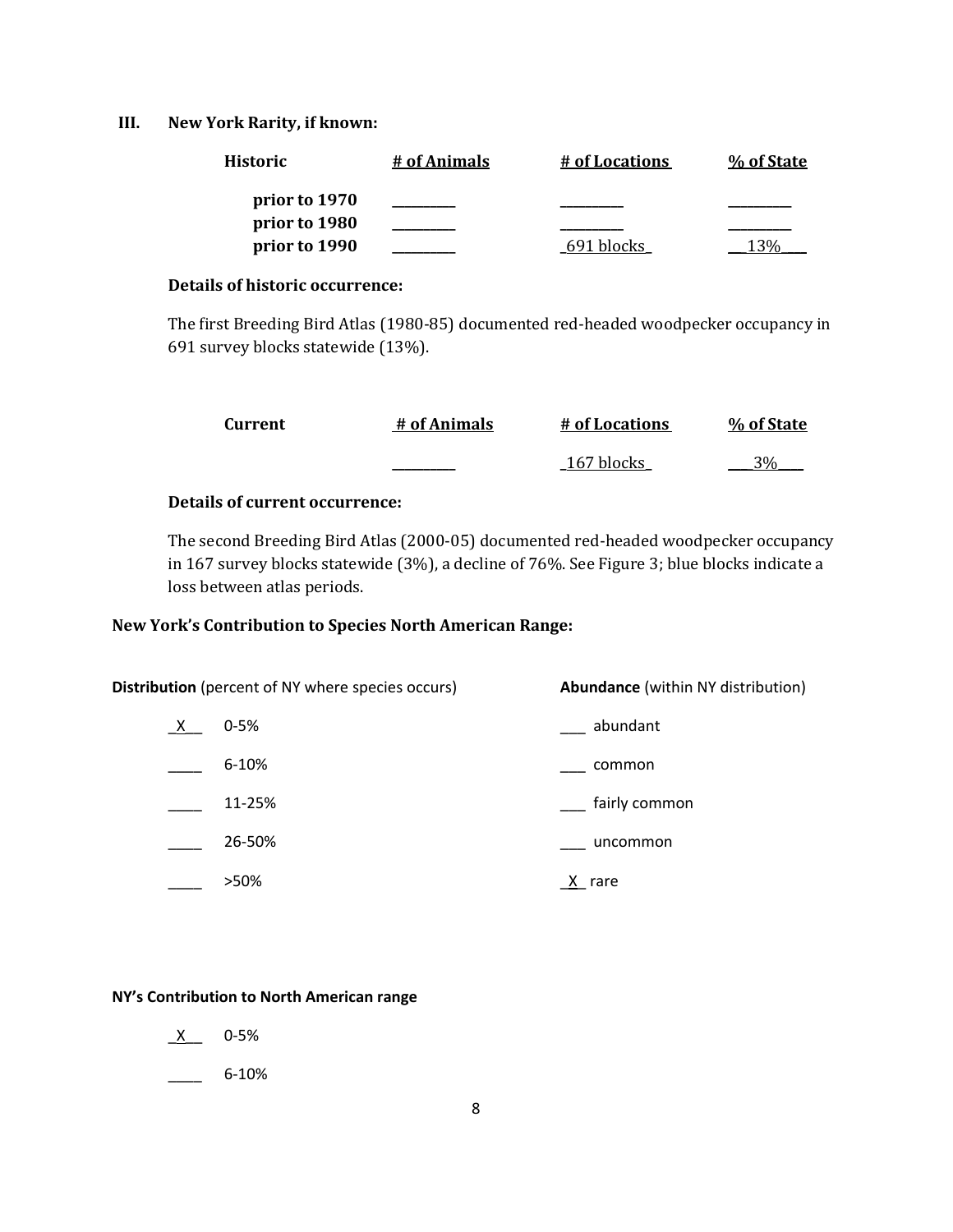$\frac{11-25\%}{2}$ 

 $\frac{26-50\%}{26}$ 

\_\_\_\_ >50%

# **Classification of New York Range**

**\_\_\_\_\_ Core**

\_\_X\_\_\_ **Peripheral**

**\_\_\_\_\_ Disjunct**

**\_\_\_\_\_\_\_\_\_\_\_**

**Distance to core population:**

# **IV. Primary Habitat or Community Type:**

- 1. Oak Forest
- 2. Hardwood Swamp
- 3. Floodplain Forest
- 4. Native Barrens and Savanna
- 5. Mixed Northern Hardwoods
- 6. Urban and Recreational Grasses

# **Habitat or Community Type Trend in New York:**

| $X$ Declining                      | <u>X</u> Stable | <b>Increasing</b> |      | Unknown |
|------------------------------------|-----------------|-------------------|------|---------|
| Time frame of decline/increase: __ |                 |                   |      |         |
| <b>Habitat Specialist?</b>         |                 | <b>Yes</b>        | X No |         |
| <b>Indicator Species?</b>          |                 | Yes               | N0   |         |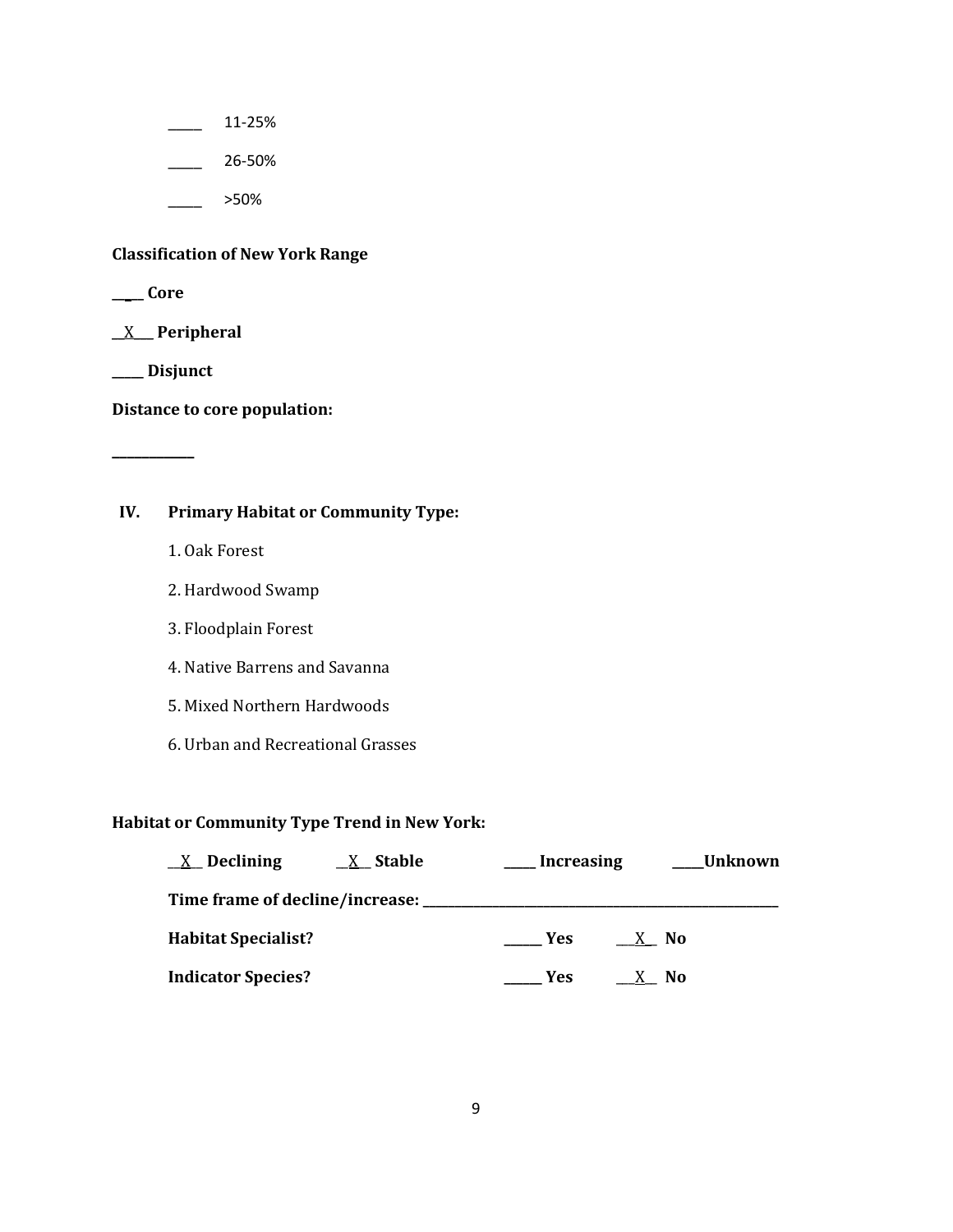# **Habitat Discussion:**

Red-headed woodpeckers are found in a variety of open deciduous woodland habitats where dead and dying trees are available, including groves of beech or oak, orchards, parks, forest edges, and open wooded swamps, as well as parks and open country with scattered trees (Smith et al. 2000).

Bull (1964) notes two distinct habitat types in New York: (1) open woodlands with park-like characteristics such as golf courses and along roadsides with scattered large trees, and (2) open wooded swamps and river bottoms in which dead trees stand in water, such as beaver ponds.

McGowan (2008) noted that the creation of flooded habitat by increasing beaver populations does not appear to have helped populations of red-headed woodpecker.

# **V. New York Species Demographics and Life History**

- \_\_X\_\_ **Breeder in New York**
	- \_\_X\_\_ **Summer Resident**
	- \_\_X\_\_ **Winter Resident**
	- **\_\_\_\_\_ Anadromous**

**\_\_\_\_\_ Non-breeder in New York**

- **\_\_\_\_\_ Summer Resident**
- **\_\_\_\_\_ Winter Resident**
- **\_\_\_\_\_ Catadromous**

**\_\_\_\_\_ Migratory only**

**\_\_\_\_\_Unknown**

# **Species Demographics and Life History Discussion:**

Very little data are available on nesting success (Smith et al. 2000), though the success of fledging at least one young is reported to be 78% (Martin 1995). Studies calculating fledging success reported that 50% to 80% successfully fledged at least one young. The longevity record for red-headed woodpecker is a bird banded in Michigan that was recovered 9 years, 11 months later (Clapp et al. 1983). Annual adult survivorship has been estimated at 62% (Martin 1995).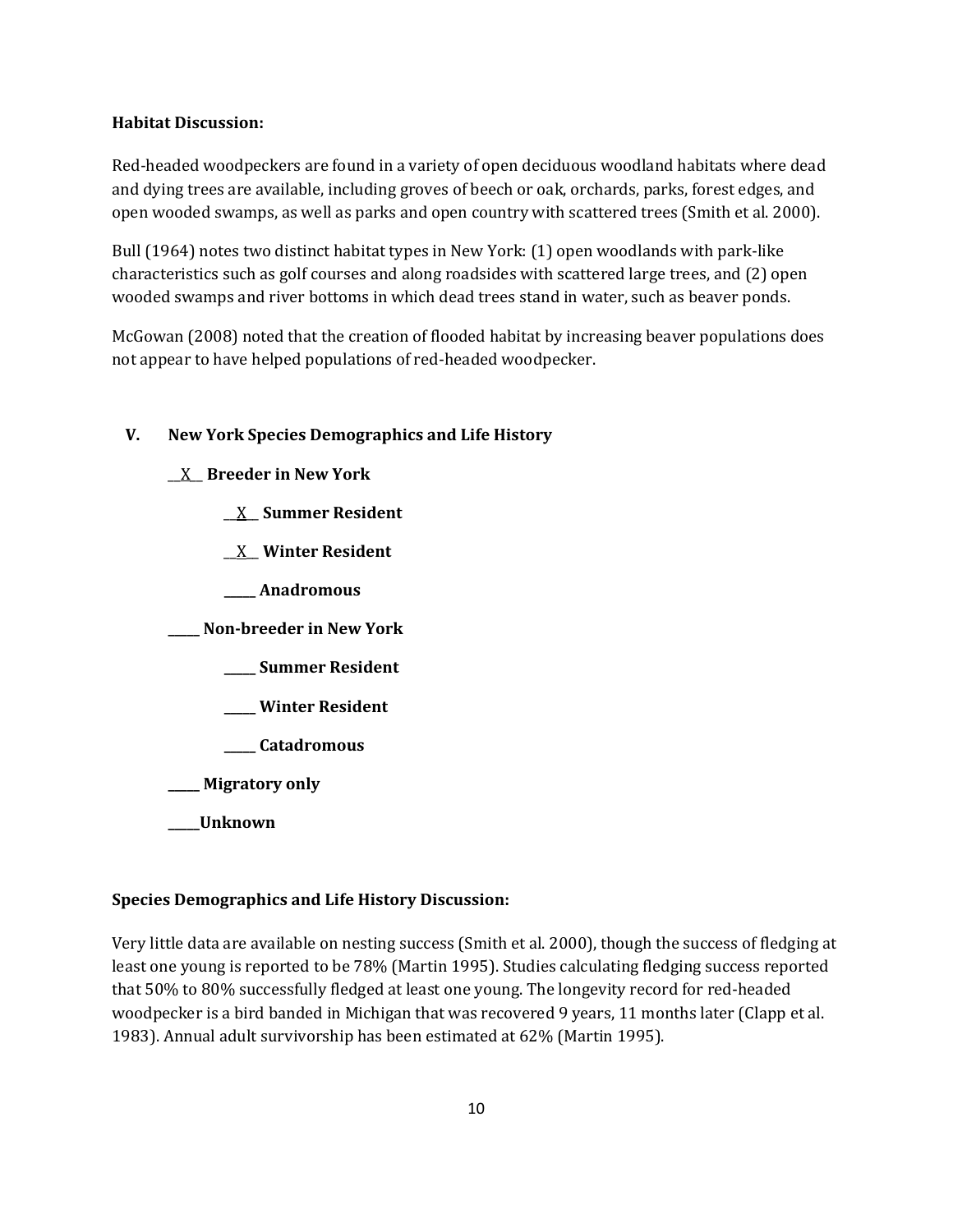# **VI. Threats:**

Habitat in urban areas is lost when trees are pruned and dead branches are removed (Pulich 1988). In rural areas, habitat is lost to cutting of firewood, clear-cutting, agricultural development, and channeling of rivers (Ehrlich et al. 1992, Melcher 1998). Other factors contributing to habitat loss in the eastern U.S. include reforestation, the loss of small orchards, the loss of chestnut trees, and the change in agricultural practices that include removal of hedgerows and the use of monoculture.

Bull (1964) noted that the introduced European starling (*Sturnus vulgaris*) is a fierce competitor with red-headed woodpecker for natural nesting cavities, but Smith et al. (2000) noted that redheaded woodpeckers compete successfully with starlings.

Population declines noted during the 19<sup>th</sup> century were attributed to the increased use of automobiles and resulting road kills (Bull 1964), though the impact of this threat on the population is now debated (Smith et al. 2000).

In an assessment of vulnerability to predicted climate change conducted by the New York Natural Heritage Program, red-headed woodpecker was identified as a second-priority species whose sensitivity should be assessed in the future (Schlesinger et al. 2011).

Acid rain could be a threat to forest health and therefore, this species suite (NYSDEC 2005).

# **Are there regulatory mechanisms that protect the species or its habitat in New York?**

**\_\_\_\_\_\_ No \_\_\_\_\_ Unknown**

**\_\_X\_\_\_ Yes** 

Red-headed woodpecker is protected by the Migratory Bird Treaty Act.

# **Describe knowledge of management/conservation actions that are needed for recovery/conservation, or to eliminate, minimize, or compensate for the identified threats:**

As with other cavity-nesting birds, availability of snags for nesting and roosting appears to be a factor of prime importance in conservation and management of red-headed woodpeckers, thus programs that focus on the creation or maintenance of snags should be of most benefit. In addition, presence of open area for fly-catching appears important. Fire has positive and negative effects; while burning may create nest snags, it also destroys existing nest snags as well (Smith et al. 2000). Habitat management in the Albany Pine Bush Preserve, which includes burning and cutting, has been beneficial and should be continued.

Low levels of forest management that include patches of light harvesting will benefit ground and shrub nesting species. Some areas of moderate or even aged management would also be beneficial to many species by providing food and cover, although the majority of the forest needs to be in a relatively mature state. Efforts should also include minimizing the effects of fragmentation on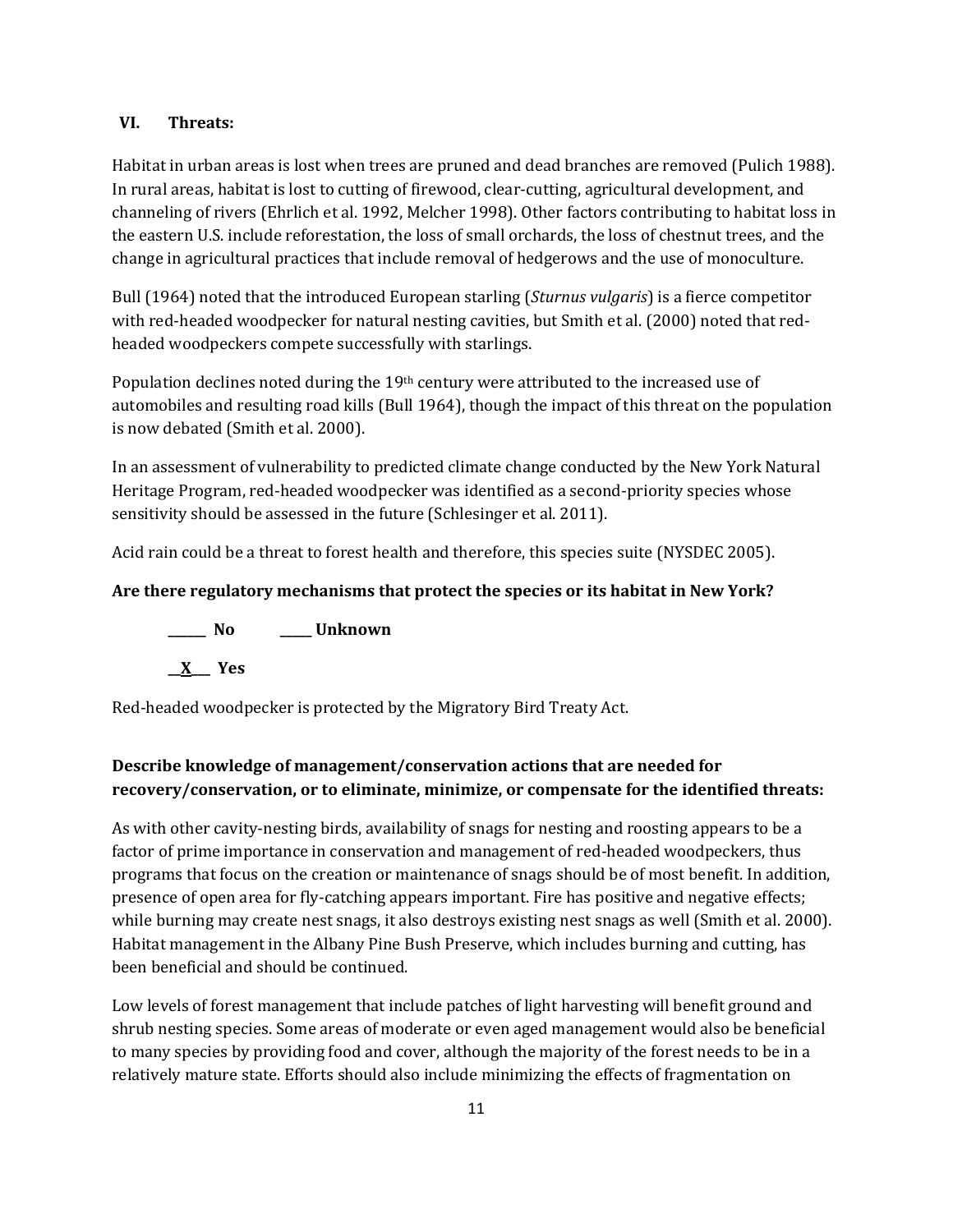habitats due to development, and on implementing population control of white-tailed deer in areas where deer populations are affecting forest regeneration and species composition (NYSDEC 2005).

Research is needed on area-sensitivity and habitat requirements of some species in this suite, and further research should be conducted on the effects of logging on forest interior birds. The public should be educated on the benefits and need for forest management to enhance populations of ground and shrub nesting forest breeding birds on public and private lands (NYSDEC 2005). Conservation actions following IUCN taxonomy are categorized in the table below.

| <b>Conservation Actions</b>      |                                      |
|----------------------------------|--------------------------------------|
| <b>Action Category</b>           | Action                               |
| Land/Water Protection            | Site/Area Protection                 |
| Land/Water Protection            | Resource/Habitat Protection          |
| Land/Water Management            | Site/Area Management                 |
| Land/Water Management            | Invasive/Problematic Species Control |
| <b>Education &amp; Awareness</b> | Awareness & Communications           |

The Comprehensive Wildlife Conservation Strategy (NYSDEC 2005) includes recommendations for the following actions for deciduous/mixed forest birds, which includes red-headed woodpecker.

# **Habitat management:**

Minimize the effects of fragmentation of habitats due to human development.

Implement population control of whitetail deer in areas where deer populations are affecting forest regeneration and species composition.

# **Habitat research:**

Research effects of logging on "forest interior" birds.

# **Other action:**

- Educate the public on the benefits and need for forest management to enhance populations of ground and shrub nesting forest breeding birds on public and private lands.
- Educate the public on the benefits and need for forest management on public and private lands.

# **VII. References**

Bull, J. 1964. Birds of the New York area. Harper and Row, New York, NY.

Clapp, R. B., M. K. Klimkiewicz, and A. G. Futcher. 1983. Longevity records of North American birds: Columbidae through Paridae. J. Field Ornithol. 54:123-137.